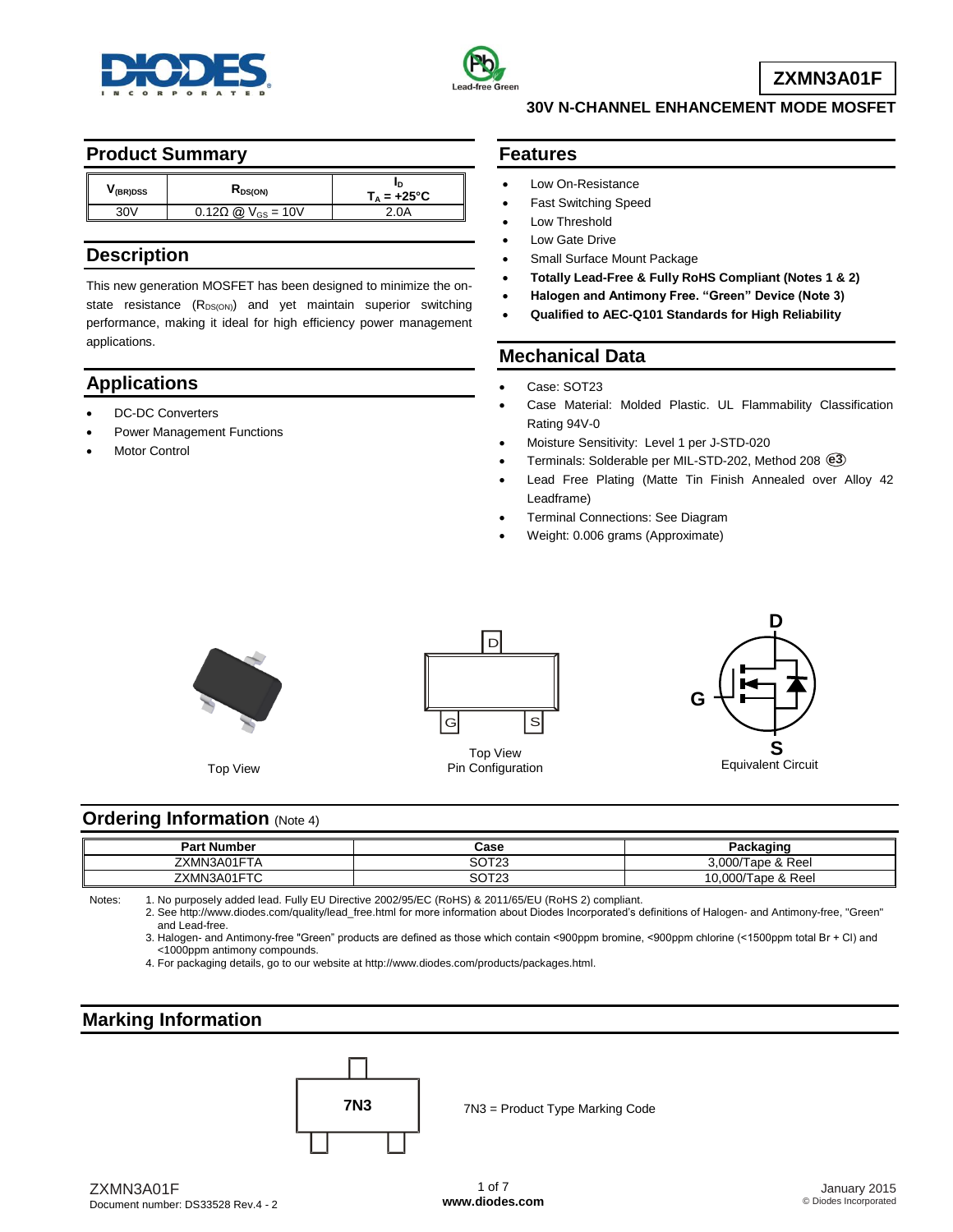

#### **Maximum Ratings** (@TA = +25°C, unless otherwise specified.)

| <b>Characteristic</b>                          | Symbol                           | Value                                                                | <b>Units</b>     |             |  |
|------------------------------------------------|----------------------------------|----------------------------------------------------------------------|------------------|-------------|--|
| Drain-Source Voltage                           |                                  |                                                                      | V <sub>DSS</sub> | 30          |  |
| Gate-Source Voltage                            | V <sub>GSS</sub>                 | ±20                                                                  |                  |             |  |
| Continuous Drain Current, $V_{GS} = 10V$       | (Note 6)<br>(Note 6)<br>(Note 5) | $T_A = +25^{\circ}C$<br>$T_A = +70^{\circ}C$<br>$T_A = +25^{\circ}C$ | In               | 2.0<br>8. ا |  |
| Pulsed Drain Current (Note 7)                  |                                  |                                                                      | <b>IDM</b>       |             |  |
| Maximum Body Diode Continuous Current (Note 6) |                                  |                                                                      |                  |             |  |

#### **Thermal Characteristics** (@TA = +25°C, unless otherwise specified.)

| <b>Characteristic</b>                   |          | Symbol           | Value           | <b>Units</b> |  |
|-----------------------------------------|----------|------------------|-----------------|--------------|--|
| Total Power Dissipation                 | (Note 5) |                  | 625             | mW           |  |
| Linear Derating Factor                  |          | P <sub>D</sub>   |                 | mW/°C        |  |
| <b>Total Power Dissipation</b>          | (Note 6) |                  | 806             | mW           |  |
| Linear Derating Factor                  |          | $P_D$            | 6.4             | mW/°C        |  |
| Thermal Resistance, Junction to Ambient | (Note 5) |                  | 200             | °C/W         |  |
|                                         | (Note 6) | R <sub>0JA</sub> | 155             |              |  |
| Operating and Storage Temperature Range |          | Tj. Tstg         | $-55$ to $+150$ | $\sim$       |  |

Notes: 5. For a device surface mounted on 25mm x 25mm FR-4 PCB with high coverage of single sided 1oz copper, in still air conditions.

6. For a device surface mounted on FR-4 PCB measured at t≦5 secs.

7. Repetitive rating 25mm x 25mm FR-4 PCB, D = 0.05, pulse width 10µs - pulse width limited by maximum junction temperature. Refer to Transient Thermal Impedance graph.

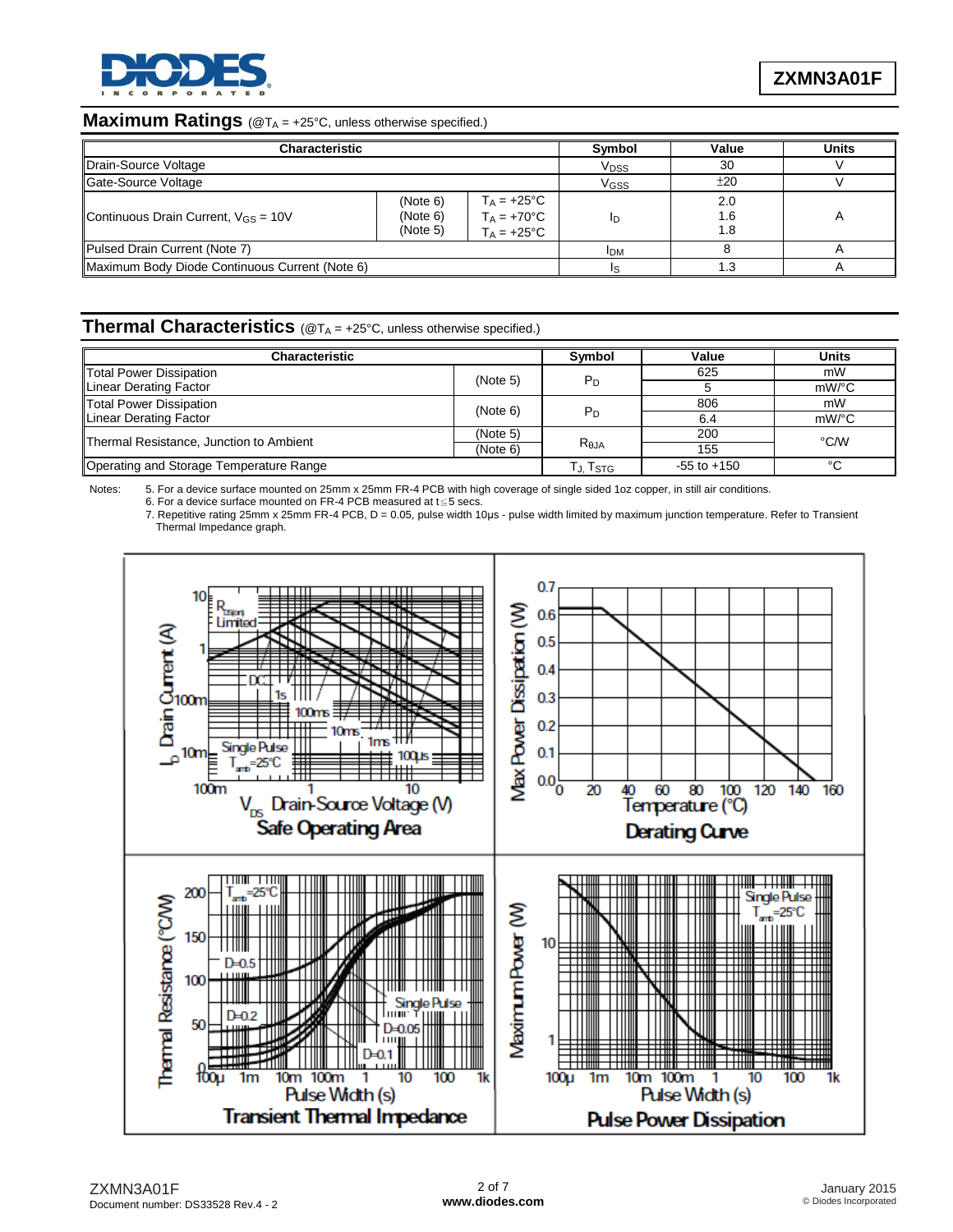

# **Electrical Characteristics** (@T<sub>A</sub> = +25°C, unless otherwise specified.)

| Characteristic                             | Symbol                  | Min                           | <b>Typ</b>               | Max                           | Unit     | <b>Test Condition</b>                                         |  |
|--------------------------------------------|-------------------------|-------------------------------|--------------------------|-------------------------------|----------|---------------------------------------------------------------|--|
| <b>OFF CHARACTERISTICS</b>                 |                         |                               |                          |                               |          |                                                               |  |
| Drain-Source Breakdown Voltage             | <b>BV<sub>DSS</sub></b> | 30                            | $\overline{\phantom{0}}$ |                               | V        | $V_{GS} = 0V$ , $I_D = 250 \mu A$                             |  |
| Zero Gate Voltage Drain Current            | <b>I</b> <sub>DSS</sub> |                               |                          | 0.5                           | μA       | $V_{DS} = 30V$ , $V_{GS} = 0V$                                |  |
| Gate-Body Leakage                          | lgss                    |                               |                          | 100                           | nA       | $V_{GS} = \pm 20V$ , $V_{DS} = 0V$                            |  |
| <b>ON CHARACTERISTICS</b>                  |                         |                               |                          |                               |          |                                                               |  |
| Gate Threshold Voltage                     | $V_{GS(th)}$            | $\mathbf{1}$                  |                          | 2.5                           | V        | $V_{DS} = V_{GS}$ , $I_D = 250 \mu A$                         |  |
| Static Drain-Source On-Resistance (Note 8) |                         |                               | 0.11                     | 0.12                          | Ω        | $V_{GS}$ = 10V, $I_D$ = 2.5A                                  |  |
|                                            | $R_{DS(ON)}$            |                               |                          | 0.18                          | $\Omega$ | $V_{GS} = 4.5V, I_D = 2A$                                     |  |
| Forward Transconductance                   | <b>GFS</b>              |                               | 3.5                      |                               | S        | $V_{DS} = 4.5V$ , $I_D = 2.5A$                                |  |
| Diode Forward Voltage (Note 8 & 10)        | $V_{SD}$                |                               | 0.85                     | 0.95                          | V        | $V_{GS} = 0V$ , $I_S = 1.7A$ , $T_J = +25$ °C                 |  |
| <b>DYNAMIC CHARACTERISTICS (Note 10)</b>   |                         |                               |                          |                               |          |                                                               |  |
| Input Capacitance                          | $C_{iss}$               | $\hspace{0.05cm}$             | 190                      |                               |          |                                                               |  |
| <b>Output Capacitance</b>                  | C <sub>oss</sub>        | $\hspace{0.05cm}$             | 38                       | $\qquad \qquad$               | pF       | $V_{DS} = 25V$ , $V_{GS} = 0V$ ,<br>$f = 1$ MHz               |  |
| Reverse Transfer Capacitance               | C <sub>rss</sub>        |                               | 20                       |                               |          |                                                               |  |
| Gate Charge (Note 9)                       | $Q_{q}$                 | $\overbrace{\phantom{aaaaa}}$ | 2.3                      |                               |          | $V_{DS}$ = 15V, $V_{GS}$ = 5V, $I_D$ = 2.5A                   |  |
| Total Gate Charge (Note 9)                 | $Q_{\alpha}$            | $\hspace{0.05cm}$             | 3.9                      | $\overline{\phantom{m}}$      | nC       | $V_{DS} = 15V$ , $V_{GS} = 10V$ ,<br>$I_D = 2.5A$             |  |
| Gate-Source Charge (Note 9)                | $Q_{\text{qs}}$         | $\overline{\phantom{m}}$      | 0.6                      | $\overbrace{\phantom{12332}}$ |          |                                                               |  |
| Gate-Drain Charge (Note 9)                 | $Q_{dd}$                |                               | 0.9                      |                               |          |                                                               |  |
| Turn-On Delay Time (Note 9)                | $t_{D(on)}$             | $\overline{\phantom{m}}$      | 1.7                      | $\overbrace{\phantom{12333}}$ |          | $V_{DD} = 15V$ , $I_D = 2.5A$<br>$RG = 6\Omega$ , $VGS = 10V$ |  |
| Turn-On Rise Time (Note 9)                 | t <sub>r</sub>          | $\overbrace{\phantom{aaaaa}}$ | 2.3                      | $\hspace{0.05cm}$             |          |                                                               |  |
| Turn-Off Delay Time (Note 9)               | $t_{D(off)}$            | $\hspace{0.05cm}$             | 6.6                      |                               | ns       |                                                               |  |
| Turn-Off Fall Time (Note 9)                | tŧ                      |                               | 2.9                      |                               |          |                                                               |  |
| Reverse Recovery Time                      | $t_{rr}$                |                               | 17.7                     |                               | ns       |                                                               |  |
| Reverse Recovery Charge                    | Qrr                     | $\overline{\phantom{0}}$      | 13                       |                               | nC       | $T_J = +25$ °C, $I_F = 2.5A$ , di/dt= 100A/µs                 |  |

Notes: 8. Measured under pulsed conditions. Width=300us. Duty cycle  $\leq$  2%.

9. Switching characteristics are independent of operating junction temperature. 10. Guaranteed by design. Not subject to production testing.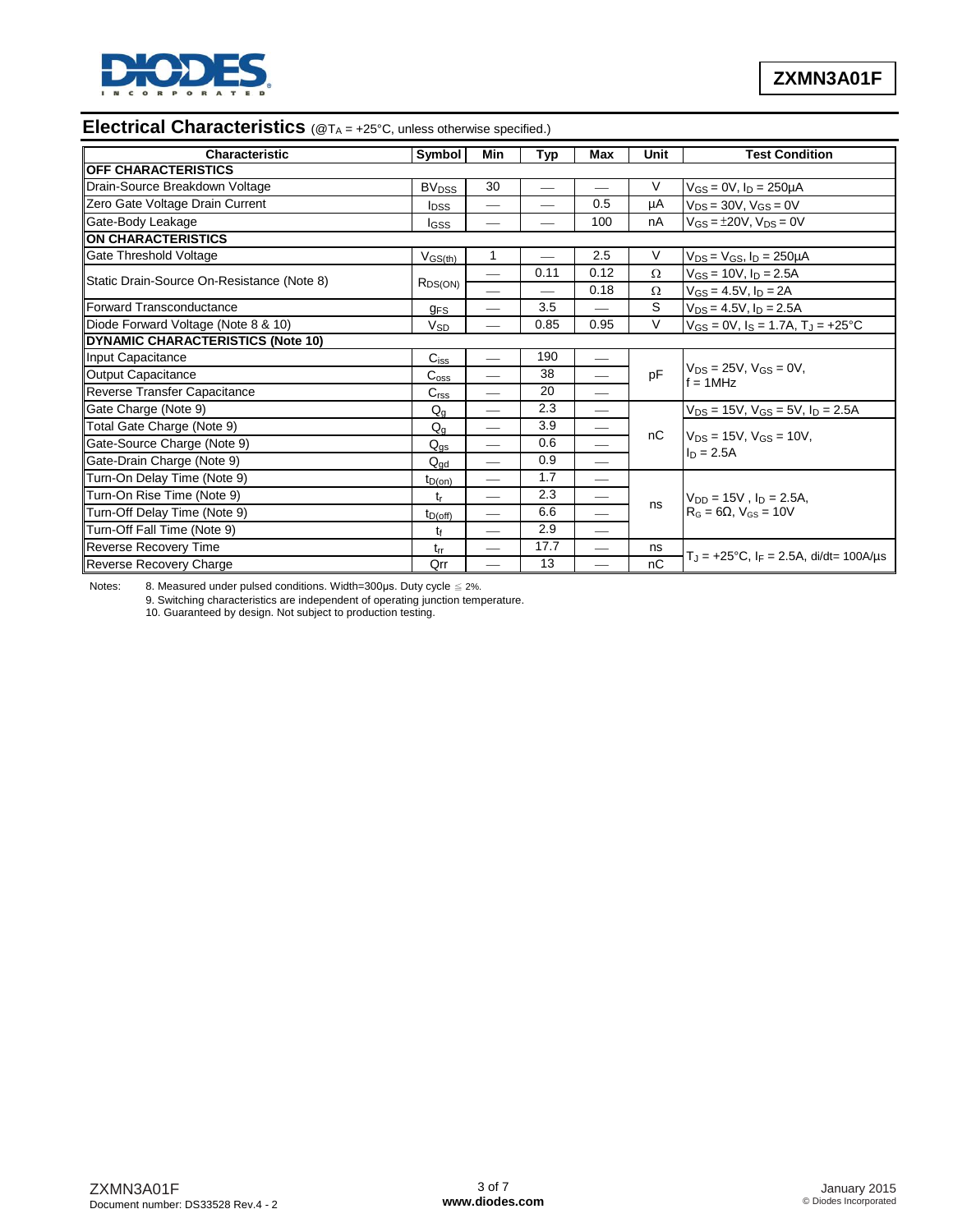

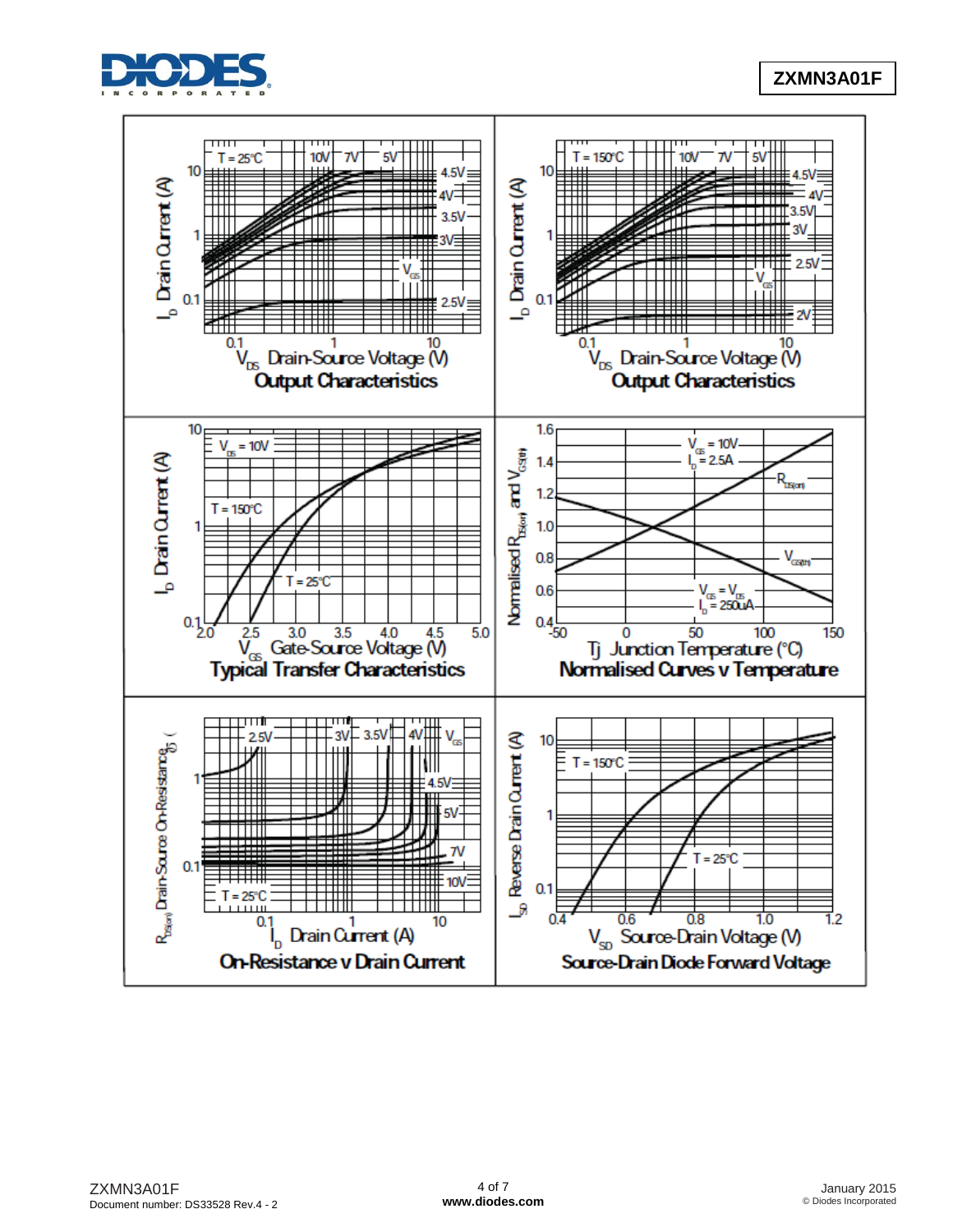

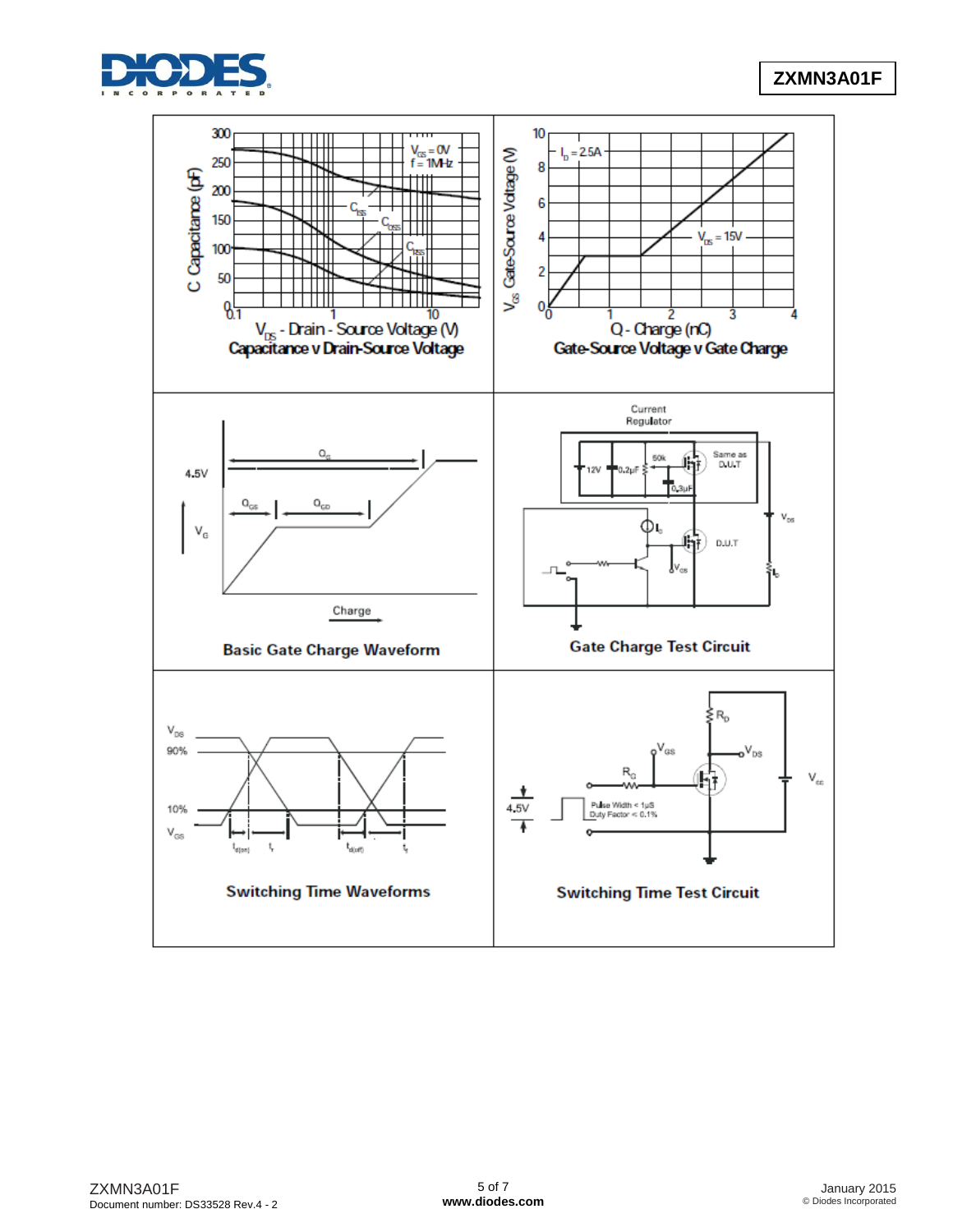

## **Package Outline Dimensions**

Please see AP02002 at [http://www.diodes.com/datasheets/ap02002.pdf fo](http://www.diodes.com/datasheets/ap02002.pdf)r the latest version.



| <b>SOT23</b> |                      |       |            |  |  |  |
|--------------|----------------------|-------|------------|--|--|--|
| Dim          | Min                  | Max   | <b>Typ</b> |  |  |  |
| A            | 0.37                 | 0.51  | 0.40       |  |  |  |
| в            | 1.20                 | 1.40  | 1.30       |  |  |  |
| C            | 2.30                 | 2.50  | 2.40       |  |  |  |
| D            | 0.89                 | 1.03  | 0.915      |  |  |  |
| F            | 0.45                 | 0.60  | 0.535      |  |  |  |
| G            | 1.78                 | 2.05  | 1.83       |  |  |  |
| н            | 2.80                 | 3.00  | 2.90       |  |  |  |
| J            | 0.013                | 0.10  | 0.05       |  |  |  |
| Κ            | 0.890                | 1.00  | 0.975      |  |  |  |
| K1           | 0.903                | 1.10  | 1.025      |  |  |  |
| L            | 0.45                 | 0.61  | 0.55       |  |  |  |
| L1           | 0.25                 | 0.55  | 0.40       |  |  |  |
| М            | 0.085                | 0.150 | 0.110      |  |  |  |
| a            | R۰                   |       |            |  |  |  |
| A            | <b>Dimensions in</b> |       |            |  |  |  |

## **Suggested Pad Layout**

Please see AP02001 at [http://www.diodes.com/datasheets/ap02001.pdf fo](http://www.diodes.com/datasheets/ap02001.pdf)r the latest version.



| <b>Dimensions</b> | Value (in mm) |
|-------------------|---------------|
|                   | 2.9           |
|                   | 0.8           |
|                   | 0.9           |
| n                 | 2.0           |
| F                 | 1.35          |